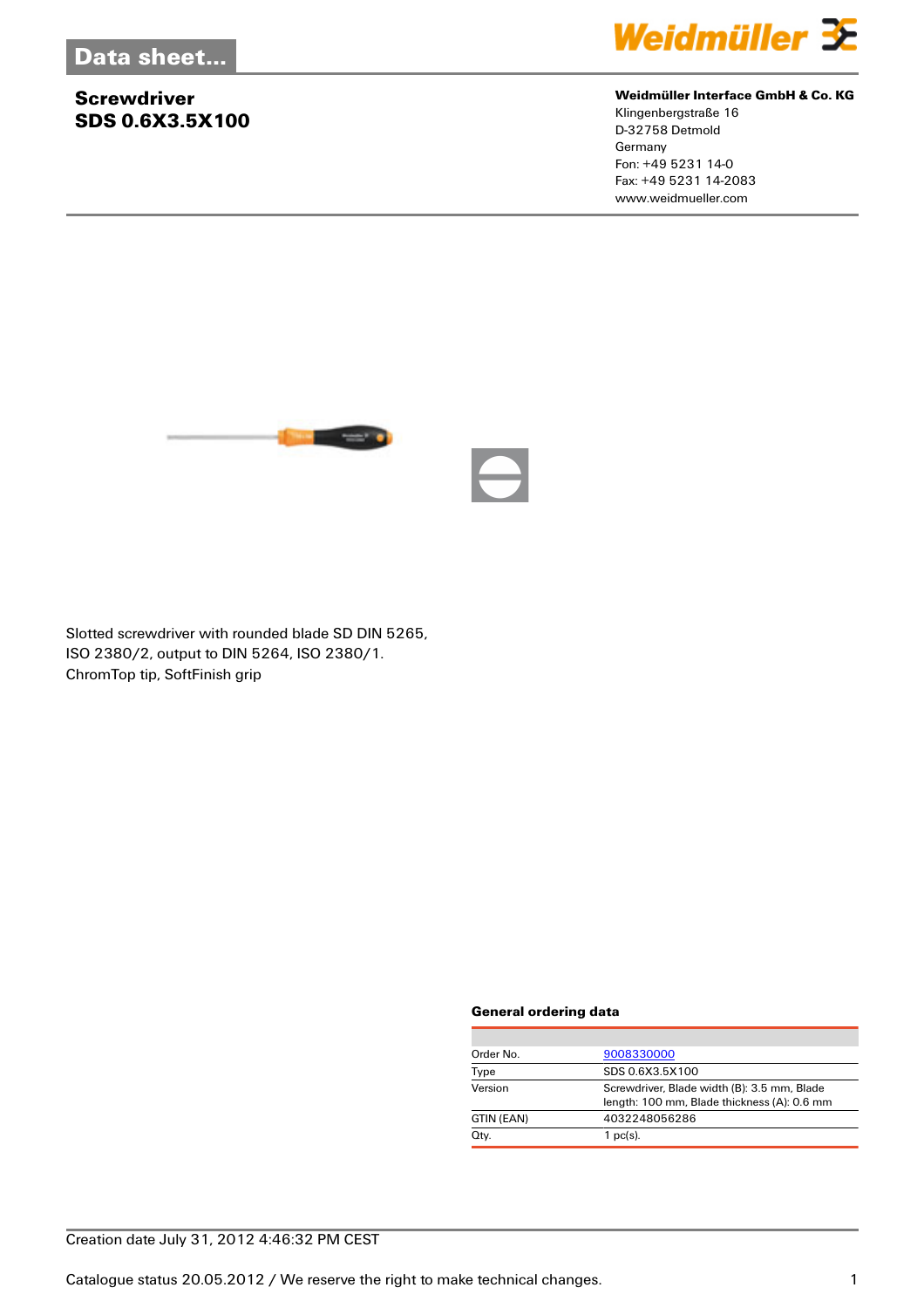## **Screwdriver SDS 0.6X3.5X100**

# **Technical data**

**Dimensions**



#### **Weidmüller Interface GmbH & Co. KG**

Klingenbergstraße 16 D-32758 Detmold Germany Fon: +49 5231 14-0 Fax: +49 5231 14-2083

| Length                     | 208 mm                                                                                                                                  | Weight          | 40 <sub>g</sub> |  |
|----------------------------|-----------------------------------------------------------------------------------------------------------------------------------------|-----------------|-----------------|--|
| Net weight                 | 35 <sub>g</sub>                                                                                                                         |                 |                 |  |
| <b>Classifications</b>     |                                                                                                                                         |                 |                 |  |
|                            |                                                                                                                                         |                 |                 |  |
| <b>ETIM 2.0</b>            | EC000158                                                                                                                                | <b>ETIM 3.0</b> | EC000158        |  |
| <b>UNSPSC</b>              | 27-11-17-01                                                                                                                             | eClass 4.1      | 21-04-04-01     |  |
| eClass 5.1                 | 21-04-04-01                                                                                                                             | eClass 6.0      | 21-04-04-01     |  |
| eClass 7.0                 | 21-04-04-90                                                                                                                             |                 |                 |  |
| <b>Product information</b> |                                                                                                                                         |                 |                 |  |
|                            |                                                                                                                                         |                 |                 |  |
| Description of article     | Screwdriver with slotted bit, 0.6 x 3.5                                                                                                 |                 |                 |  |
| Product description        | Slotted screwdriver with rounded blade SD DIN 5265, ISO 2380/2, output to DIN 5264, ISO 2380/1.<br><b>ChromTop tip, SoftFinish grip</b> |                 |                 |  |
| <b>Approvals</b>           |                                                                                                                                         |                 |                 |  |
|                            |                                                                                                                                         |                 |                 |  |
| Approvals                  |                                                                                                                                         |                 |                 |  |
|                            |                                                                                                                                         |                 |                 |  |
|                            |                                                                                                                                         |                 |                 |  |